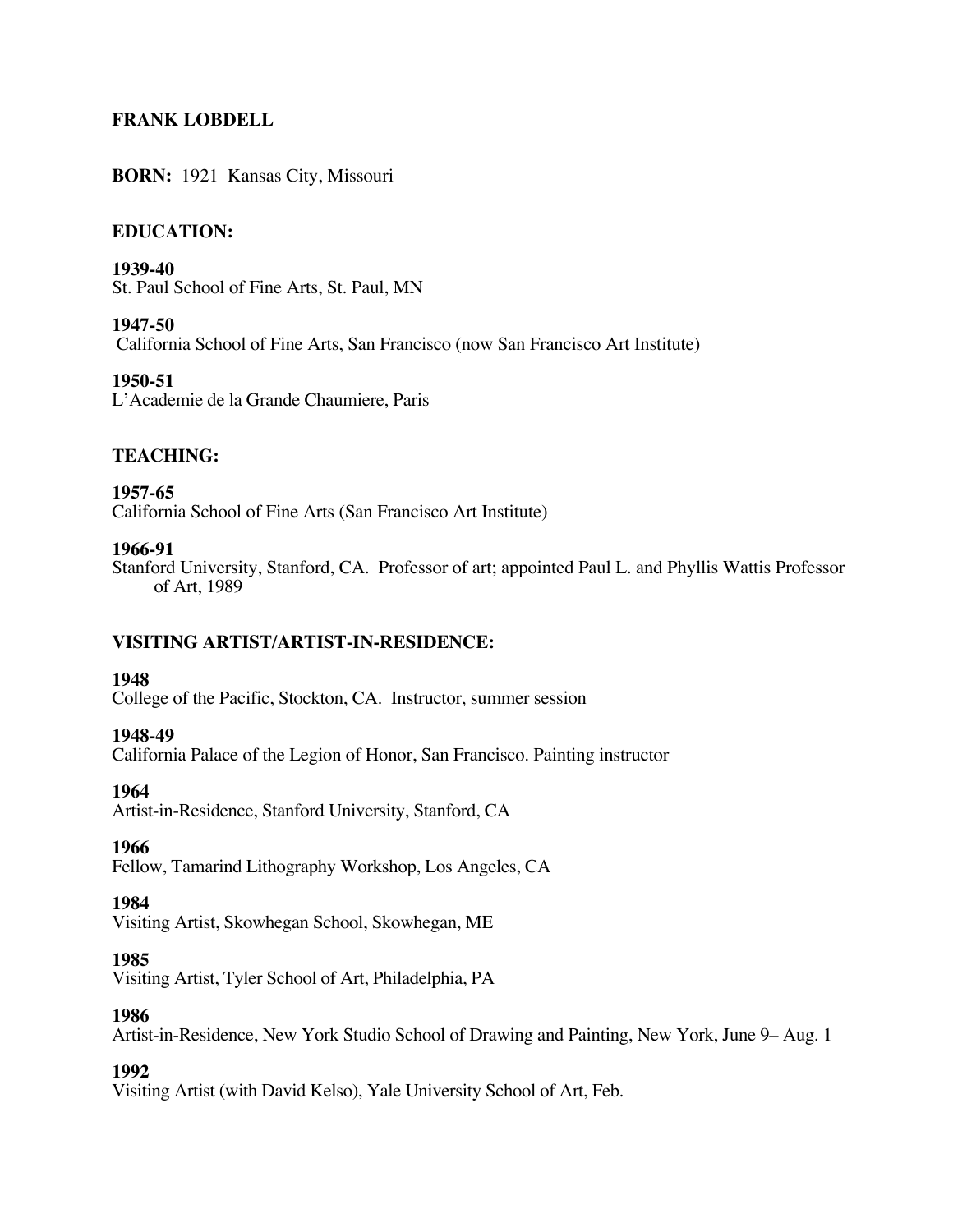Visiting Artist, Tyler School of Art, Philadelphia Visiting Artist, Vermont Studio Center, Johnson

## **GRANTS AND AWARDS:**

## **1947**

First Prize (oil painting), Minnesota State Fair

## **1948**

Artists' Council Prize, *Twelfth Annual Drawing and Print Exhibition,* San Francisco Art Association

## **1950**

San Francisco Bank Prize, *69th Annual Oil, Tempera, and Sculpture Exhibition*, San Francisco Art Association

Purchase Prize, *14th Annual Drawing and Paint Exhibition*, San Francisco Art Association

## **1960**

Nealie Sullivan Annual Award for a California Artist, San Francisco Art Association

## **1986**

Pew Foundation Grant, awarded through Stanford University

## **1988**

Medal for Distinguished Achievement in Painting, American Academy and Institute of Arts and Letters, New York

## **1992**

Academy Purchase Award, American Academy and Institute of Arts and Letters, NY

## **1994**

Academy Purchase Award, American Academy and Institute of Arts and Letters, NY

## **1998**

Elected to National Academy of Design

## **SOLO EXHIBITIONS:**

## **1948**

College of the Pacific, Stockton, CA

## **1958**

Martha Jackson Gallery, New York, June

## **1960**

M. H. de Young Memorial Museum, San Francisco, *Frank Lobdell: An Exhibition of Paintings*, Jan. 19–Feb. 18. Brochure

Martha Jackson Gallery, New York, *Frank Lobdell: Catalogue of Paintings 1953–1959*, Apr. 19–May 7. Catalogue

# **1962**

Ferus Gallery, Los Angeles, Apr. 16–May 5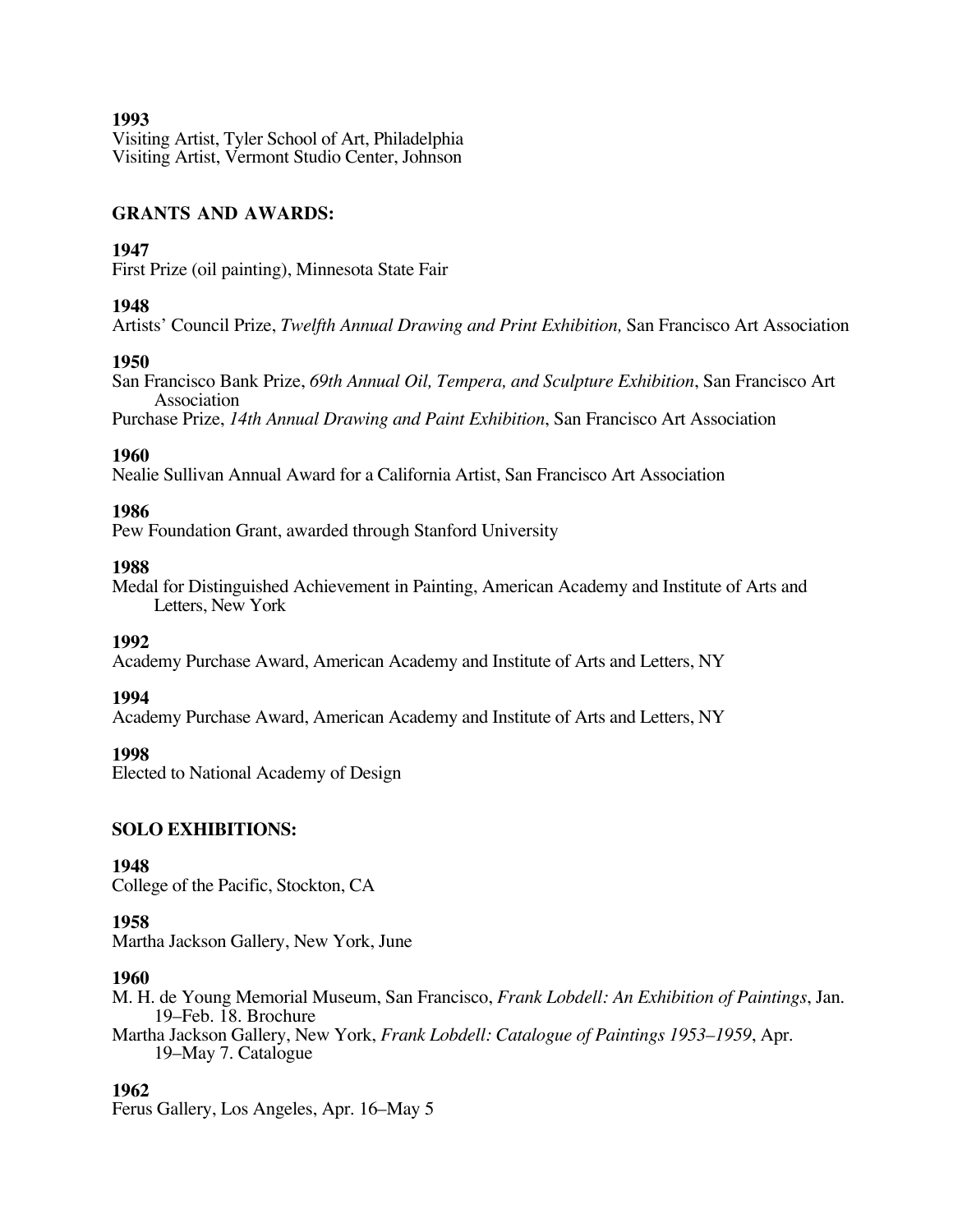Martha Jackson Gallery, New York, *Frank Lobdell: Paintings and Drawings*, Apr. 30–May 21

## **1964**

Galerie D. Benador, Geneva, Switzerland, *Frank Lobdell: Peintures, Gouaches, Dessins*, Nov.–Dec.

## **1965**

Galerie Anderson-Mayer, Paris, Apr. 7–May. Catalogue

## **1966**

Pasadena Art Museum, Pasadena, CA, *Frank Lobdell: Paintings and Graphics from 1948 to 1965* (organized by Walter Hopps), Mar. 15–Apr. 10. Travel to Stanford Art Museum, Stanford, CA, May 1–31. Catalogue Stanford Art Gallery, Stanford, CA, Nov. 5–Dec. 4 San Jose City College, San Jose, CA, Dec. 5–19

## **1967**

Marylhurst College, Portland, OR, *Lithographs by Frank Lobdell*, Oct.– Dec.

## **1969**

San Francisco Museum of Art, *Frank Lobdell: Twenty-Seven Lithographs and A Large Painting*, Jan. 21–Feb. 16. Brochure

## **1971**

Cheney Cowles Museum, Eastern Washington University, Spokane St. Mary's College Art Gallery, Moraga, CA, *Frank Lobdell: Paintings–Drawings*, May 1–28.

## **1972**

Martha Jackson Gallery, New York, *Frank Lobdell: Paintings, 1969–1971*, Mar. 1–25. Brochure

## **1974**

Martha Jackson Gallery, New York, *Frank Lobdell, Paintings and Drawings, 1955–1973,* Oct. 17–Nov. 16. Brochure

# **1975**

Martha Jackson Gallery, New York

## **1977**

Smith Andersen Gallery, Palo Alto, CA, *Monotypes*

## **1978**

Smith Andersen Gallery, Palo Alto, CA

## **1981**

Wiegand Gallery, College of Notre Dame, Belmont, CA. *Frank Lobdell: Summer Mural and Preparatory Drawings*. Travel to Pepperdine University Art Gallery, Malibu, CA, Oct. 25–Nov. 25; Reed College Art Gallery, Portland, OR. Catalogue Smith Andersen Gallery, Palo Alto, CA, *Drawings and Prints*

## **1982**

Smith Andersen Gallery, 2140 Bush Street, San Francisco, Feb. 27–Mar. 27 Oscarsson-Hood Gallery, New York, Dec. 1982–Jan. 1983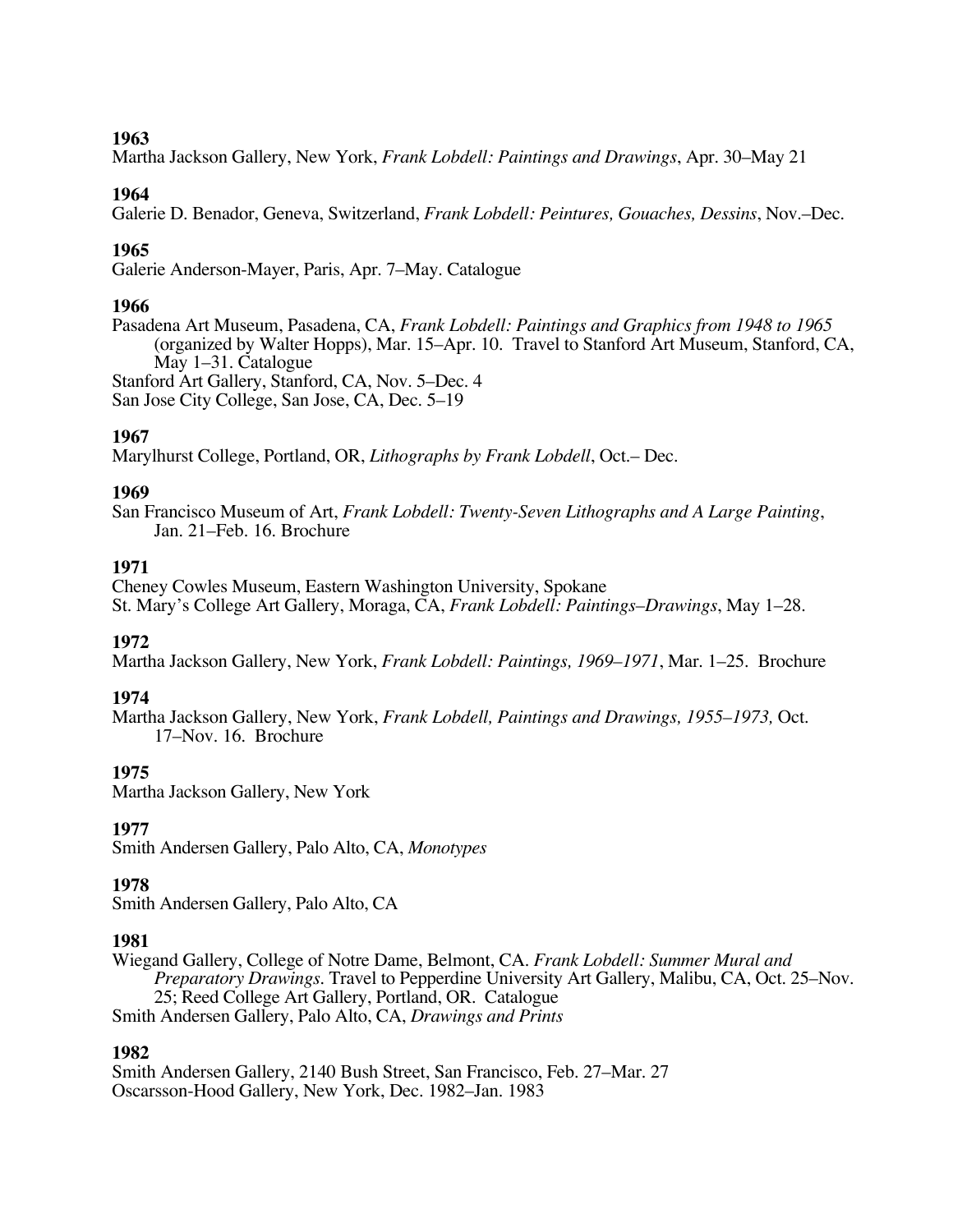- San Francisco Museum of Modern Art, *Frank Lobdell: Paintings and Monotypes,* Jan. 20–Mar. 27. Catalogue
- Oscarsson-Hood Gallery, New York, *Frank Lobdell: Recent Paintings and Monotypes*, Dec. 7, 1983–Jan. 7, 1984. Brochure

### **1985**

Oscarsson-Hood Gallery, New York, *Frank Lobdell: Paintings and Gouaches, 1958–1972*, Feb. 27–Mar. 30. Brochure Tyler Gallery, Temple University, Philadelphia, Nov. 15–Dec. 12 Tyler School of Art, Temple University, Philadelphia, Nov. 20–Dec. 14

### **1987**

John Berggruen Gallery, San Francisco, Mar. 10–Apr. 4

### **1988**

Charles Campbell Gallery, San Francisco, *Frank Lobdell: Figure Drawings 1964–1974*, Sept. 27–Oct. 29. Catalogue

Stanford University Museum of Art, *Frank Lobdell: Recent Etchings and Aquatints*, Sept. 27–Nov. 27

#### **1990**

Campbell-Thiebaud Gallery, San Francisco, *Frank Lobdell: Recent Paintings, Drawings, Prints*, Sept. 4–Oct. 13

#### **1991**

Smith Andersen Gallery, Palo Alto, CA, *Frank Lobdell: Recent Monotypes*, Nov. 22, 1991–Jan. 4, 1992

Campbell-Thiebaud Gallery, San Francisco

#### **1992**

M. H. de Young Memorial Museum, Fine Arts Museums of San Francisco, *Viewpoints XVIII: Frank Lobdell.* Brochure

Campbell-Thiebaud Gallery, San Francisco, *Frank Lobdell: New Work*, Sept. 1–Oct. 10. Catalogue

#### **1993**

Stanford University Museum of Art, *Frank Lobdell: Works, 1947–1992*, Jan. 12–Apr. 25. Catalogue

## **1995**

Campbell-Thiebaud Gallery, San Francisco Printworks, Chicago, *Frank Lobdell, Aquatint Etchings*

#### **1998**

Western Michigan University, Kalamazoo, *Etchings by Frank Lobdell* Campbell-Thiebaud Gallery, San Francisco Shorenstein Building, 425 Market Street, San Francisco Hearst Art Gallery, St. Mary's College, Moraga, CA, *Frank Lobdell: Master Artist V*, Oct. 11–Dec. 20. Catalogue Printworks, Chicago, *Frank Lobdell, Recent Prints*, Nov. 17–Jan. 6

#### **2000**

Campbell-Thiebaud Gallery, San Francisco, *Frank Lobdell: Recent Paintings and Drawings*, May 2–June 3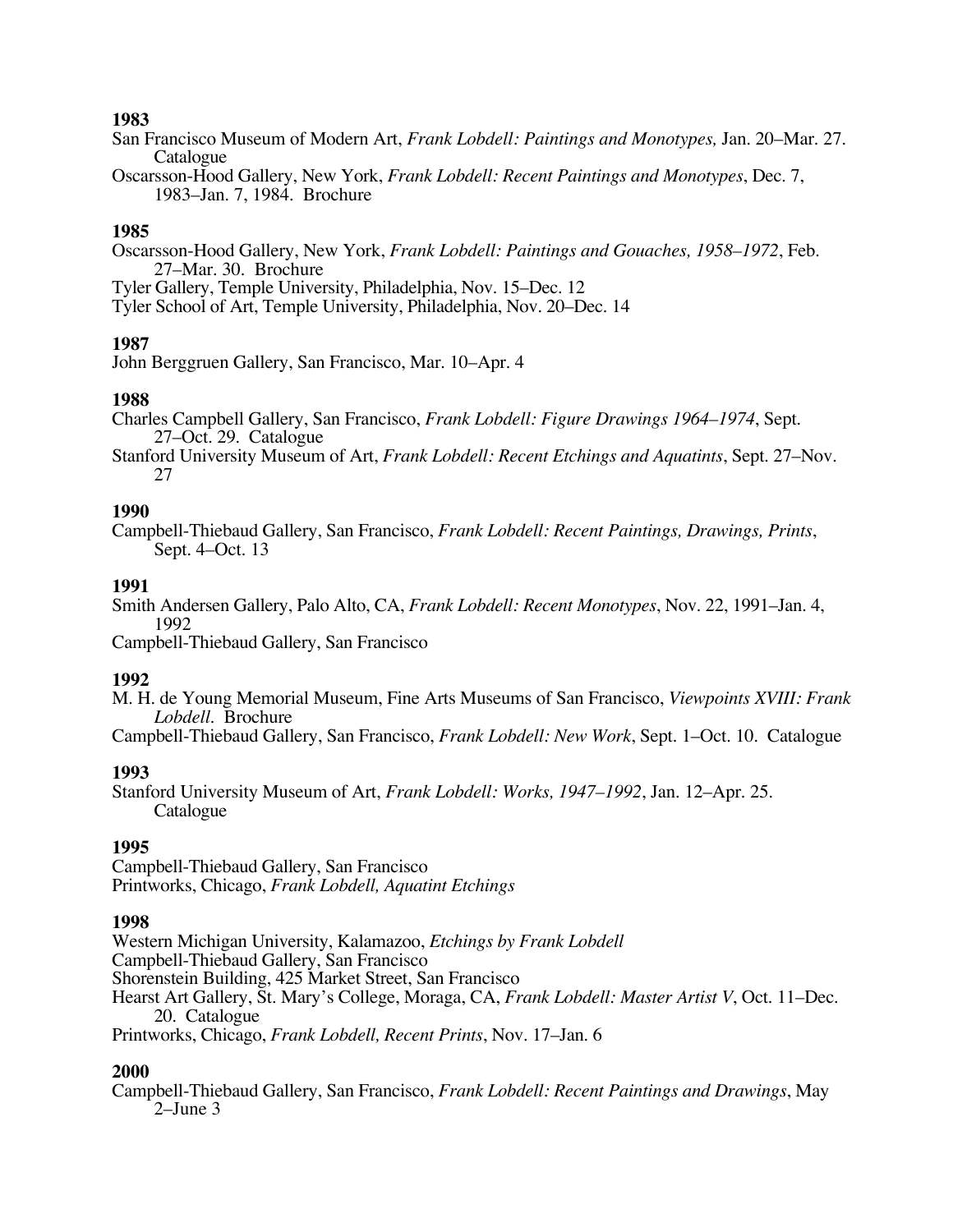The Art Exchange, San Francisco, *Frank Lobdell: A Decade of Etchings*, Sept.

### **2002**

Hackett-Freedman Gallery, San Francisco, *Frank Lobdell: Three Phases, 1947–2001*, Mar. 7–30. Catalogue

Charles Cowles Gallery, New York, *Frank Lobdell: Early Works*, Nov. 23− Dec. 21

#### **2003**

Fine Arts Museums of San Francisco, Palace of the Legion of Honor, San Francisco, *Frank Lobdell: The Art of Making and Meaning*, Mar. 1−May 25. Catalogue

Hackett-Freedman Gallery, San Francisco, *Frank Lobdell: Early Figurative Drawings*, Mar. 6−29 B. Sakata Garo, Sacramento, CA, *Frank Lobdell: Etchings & Aquatints*, May 6−31

#### **2004**

Portland Art Museum, Portland, OR, *Frank Lobdell: Making and Meaning*, May 22– Aug. 29 Hackett-Freedman Gallery, San Francisco, *Frank Lobdell, Recent Work: 1990–2004*, Oct. 14–Nov. 27. Catalogue

Fresno Art Museum, Fresno, CA, *Frank Lobdell: The Art of Making and Meaning*, Nov. 16, 2004–Jan. 16, 2005

## **SELECTED GROUP EXHIBITIONS:**

### **1947**

Minnesota State Fair, Minneapolis. Award San Francisco Museum of Art, *Annual Exhibition*. Catalogue Rex Art Theatre, San Francisco, *Frank Lobdell and John Hultberg*, Oct. California Palace of the Legion of Honor, San Francisco, *Second Annual Exhibition of Painting,* Nov. 19, 1947–Jan. 4, 1948. Catalogue

#### **1948**

San Francisco Museum of Art, *Sixty-seventh Annual Exhibition: Oil, Tempera, and Sculpture of the San Francisco Art Association*, Feb. 4–29. Catalogue California Palace of the Legion of Honor, San Francisco, *Young Artists of the Bay Area*. Brochure San Francisco Museum of Art, *Twelfth Annual Drawing and Print Exhibition, San Francisco Art Association*. Award. Catalogue Reed College, Portland, OR (exhibition organized by Kenneth Sawyer) California College of Arts & Crafts, Oakland, *Current Trends in Bay Region Art* Seashore Gallery of Modern Art, Sausalito, CA, *Five Young Moderns*, May 9 – June 15 Contemporary Gallery, Sausalito, CA North Beach Studio Gallery, San Francisco Schillerhaus, Sausalito, CA Lawson Galleries, San Francisco, *Group Show, Sixteen Lithographs* Oakland Art Gallery, Oakland, CA, *Oakland Art Gallery's Annual Exhibition of Oil Paintings and Sculpture*. Catalogue California Palace of the Legion of Honor, San Francisco, *Third Annual Exhibition of Painting*

#### **1949**

Minneapolis Institute of Art, Minneapolis, MN Lucien Labaudt Gallery, San Francisco, *Frank Lobdell and George Stillman* Alta Mira Hotel, Sausalito, CA San Francisco Museum of Art Rental Gallery California School of Fine Arts, San Francisco, *Museum of Unknown and Little Known Objects*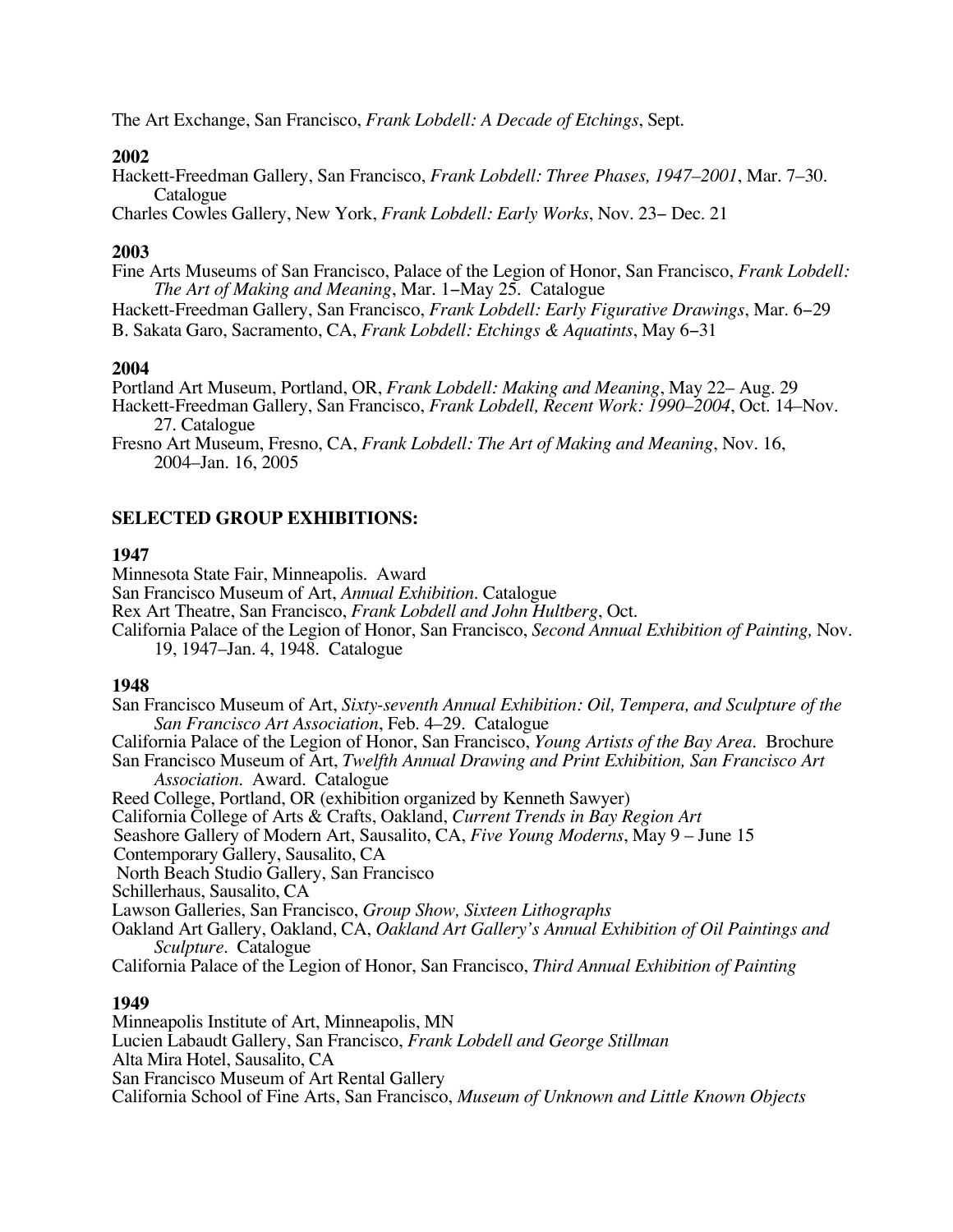San Francisco Museum of Art, *69th Annual Oil, Tempera, and Sculpture Exhibition of the San Francisco Art Association*, Feb. 10–Mar. 12. Award. Catalogue

San Francisco Museum of Art, *14th Annual Drawing and Print Exhibition of the San Francisco Art Association*. Award. Catalogue

San Francisco Museum of Art, *New Bay Region Artists(Fifteenth Anniversary)*

San Francisco Museum of Art Rental Gallery

## **1951**

Petit Palais, Paris, *6éme Salon des Rèalitès Nouvelles*

## **1952**

San Francisco Museum of Art, *Bay Region Painting and Sculpture*

## **1953**

Felix Landau Gallery, Los Angeles, *Six San Francisco Painters*

## **1954**

Dilexi Gallery, San Francisco, *Drawings and the Like*

## **1955**

United States Pavilion, Sao Paulo, Brazil, *Third Biennial of Sao Paulo—Pacific Coast Art*, July–Oct.. Catalogue

## **1956**

Santa Barbara Museum of Art, Santa Barbara, CA, *California Artists*

Municipal Art Center, Long Beach, CA, in collaboration with the San Francisco Museum of Art, *California Painting: 40 Painters*. Catalogue

Oakland Art Museum, Oakland, CA, *California School, Yes or No?*

San Francisco Museum of Art, *Pacific Coast Art: United States' Representation at the Third Biennial of Sao Paulo*. Travel to Cincinnati Art Museum, Cincinnati, OH; Colorado Springs Fine Arts Center, Colorado Springs, CO; and Walker Art Center, Minneapolis, MN. Catalogue

## **1957**

San Francisco Museum of Art, *Painting and Sculpture Now: 76th Annual Painting and Sculpture Exhibition of the San Francisco Art Association*. Catalogue

Ferus Gallery, Los Angeles, *Objects on the New Landscape Demanding of the Eye* (Inaugural exhibition), Mar. 15–Apr. 11

Ferus Gallery, Los Angeles, Dec. 6, 1957–Jan. 4, 1958

## **1958**

Ferus Gallery, Los Angeles, May 9–31 (with Jay DeFeo, Hassel Smith, Julius Wasserstein, others) Osaka International Festival, Osaka, Japan, *International Art of a New Era*

Ferus Gallery, Los Angeles, Nov.–Dec. (with Richard Diebenkorn, Sonia Gechtoff, David Park, Hassel Smith, Julius Wasserstein, others)

Martha Jackson Gallery, New York

## **1959**

Dilexi Gallery, San Francisco, *First Anniversary Group Show* (with Jay DeFeo, Richard Diebenkorn, Philip Roeder, Hassel Smith, Joel Barletta, Robert Morris)

Ferus Gallery, Los Angeles, July 20–Aug. 15 (with Jay DeFeo, Sonia Gechtoff, Robert Irwin, Ed Moses, Hassel Smith, others)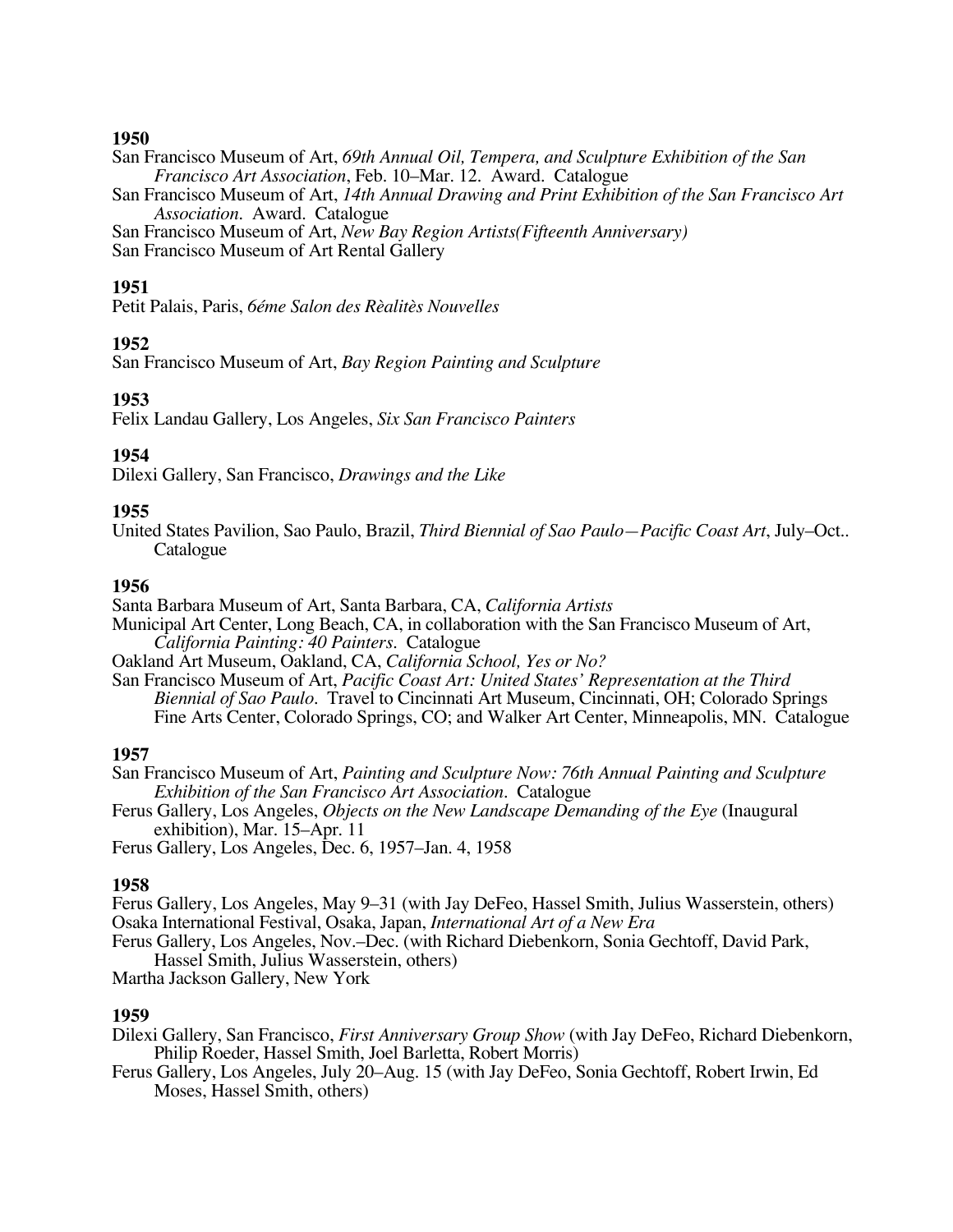- Walker Art Center, Minneapolis, *60 American Painters: Abstract Expressionist Painting of the Fifties*, Apr. 3–May 8. Catalogue
- Ferus Gallery, Los Angeles, June 20–July 16

Triangle Gallery, San Francisco, drawing exhibition with Richard Diebenkorn

## **1961**

- Ferus Gallery, Los Angeles, *Group Exhibit*, Apr. 3–29 (with John Altoon, Billy Al Bengston, Sonia Gechtoff, Jay DeFeo, Robert Irwin, Ed Kienholz, John Mason, Kenneth Price, Richards Ruben, Hassel Smith)
- San Francisco Art Institute, *Faculty Exhibition* (with Elmer Bischoff, Richard Diebenkorn, Jack Jefferson)
- Dilexi Gallery, San Francisco, *A Selection of Drawings*
- Pasadena Art Museum, Pasadena, CA, *Drawings by Richard Diebenkorn and Frank Lobdell*, Dec. 15, 1961–Jan. 17, 1962

### **1962**

Martha Jackson Gallery, New York

- San Francisco Museum of Art and Los Angeles County Museum of Art, *Fifty California Artists*. Catalogue
- Whitney Museum of American Art, New York, *Fifty California Artists,* Oct. 23 –Dec. 2. Travel to Walker Art Center, Minneapolis, Feb. 17–Mar. 17, 1963; Albright-Knox Art Gallery, Buffalo, NY, Apr. 10–May 8, 1963; Des Moines Art Center, Des Moines, IA, May 24–June 23, 1963. Catalogue
- Stanford University Art Gallery, *Some Points of View—'62: San Francisco Bay Area Painting and Sculpture*, Oct. 30–Nov. 20. Catalogue
- Amon Carter Museum of Western Art, Fort Worth, TX, *The Artist's Environment: West Coast*, Nov. 6–Dec. 23. Travel to UCLA Art Gallery, Los Angeles, and The Oakland Museum. Catalogue
- Contemporary Arts Museum, Houston, TX, *San Francisco 9*, Nov. 29– Dec. 29. Catalogue

#### **1963**

- Allentown Art Museum, Allentown, PA, *The James A. Michener Foundation Collection*, Feb. 2–Mar. 20. Catalogue
- Ferus Gallery, Los Angeles, June–July
- San Francisco Museum of Art, *82nd Annual Exhibition of the San Francisco Art Association*, Mar. 21–Apr. Catalogue
- Achenbach Foundation for the Graphic Arts, California Palace of the Legion of Honor, San Francisco, *Drawings by Elmer Bischoff, Richard Diebenkorn, and Frank Lobdell*
- International Center of Aesthetic Research, Turin, Italy
- California Palace of the Legion of Honor, San Francisco, Sept.
- Art Center in La Jolla, La Jolla, CA, *Fourth Art Center Annual of California Painting and Sculpture*, Nov. 17–Dec. 15. Catalogue
- Isaac Delgado Museum of Art, New Orleans, LA, *The Michener Foundation Collection*, Dec. 8, 1963–Jan. 12, 1964

#### **1964**

Solomon R. Guggenheim Museum, New York, *American Drawings*, Sept. 17 –Oct. 27. Travel to Dallas Museum of Fine Arts; Seattle Art Museum; University of Michigan Museum of Art, Grand Rapids; Krannert Art Museum, University of Illinois. Catalogue

```
Berkeley Gallery, Berkeley, CA, 100 Artists for Free Speech, Dec. 22, 1964– Jan. 3, 1965
```
# **1965**

Martha Jackson Gallery, New York, NY, *Figuration*, Feb. 9–Mar. 6 M. H. de Young Memorial Museum, San Francisco, *The San Francisco Collector*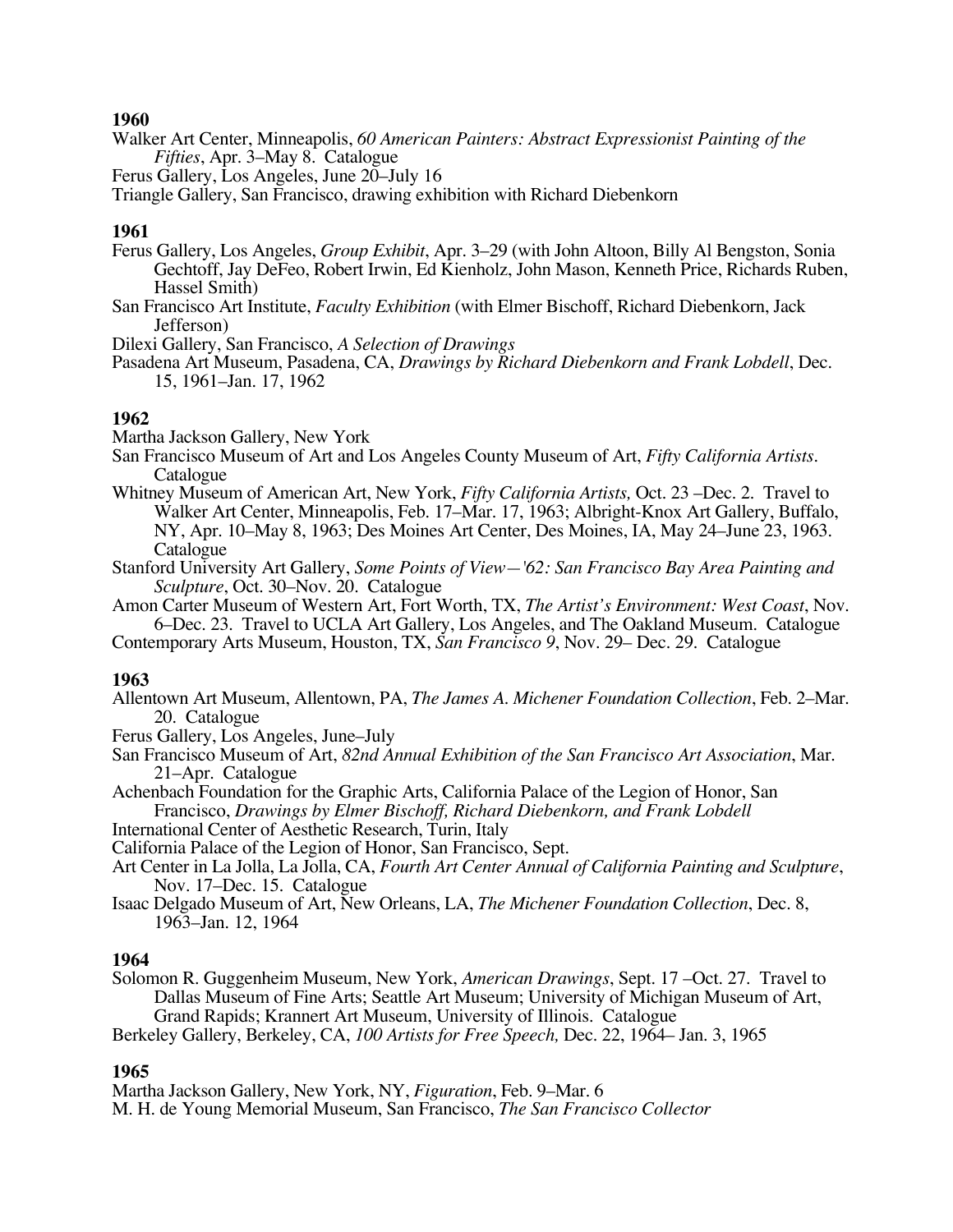Everhart Museum, Scranton, PA, *Non-Objective Paintings from the Michener Foundation*, May 1–30 Kutztown State College, Kutztown, PA, *American Painting Since 1950, from the Michener Collection*, Oct. 1–31

#### **1967**

The White House, Washington D.C., group exhibition from the National Collection of Fine Arts, Smithsonian Institution

#### **1968**

Los Angeles County Museum of Art, *Late Fifties at Ferus*, Nov. 12– Dec. 17*.* Catalogue Art Museum, University of Texas, Austin, *Painting as Painting*. Catalogue

#### **1969**

Bolles Gallery, San Francisco, exhibition of artists from Martha Jackson Gallery, July 31–Aug. Pasadena Art Museum, Pasadena, CA, *West Coast 1945–1969*. Catalogue

Van Abbemuseum, Eindhoven, The Netherlands, *Kompas 4: West Coast USA*, Nov. 21, 1969–Jan. 4, 1970. Catalogue

### **1971**

The Corcoran Gallery of Art, Washington, D.C., *Thirty-Second Annual Exhibition of Contemporary American Painting*. Catalogue

Hearst Art Gallery, St. Mary's College, Moraga, CA

Springfield Art Museum, Springfield, MO, *The Sixties, from the Michener Collection, University of Texas at Austin*, Sept. 19–Oct. 18

### **1972**

- Whitney Museum of American Art, New York, *32nd Biennial Exhibition of Contemporary American Painting*. Catalogue
- E. B. Crocker Art Gallery, Sacramento, CA, *West Coast—72 Painters and Sculptors*. Catalogue
- Michener Galleries, University of Texas, Austin, *The Michener Collection: American Paintings of the Twentieth Century*, Nov. 22–Mar. 1, 1973

#### **1973**

The Oakland Museum, Oakland, CA, *A Period of Exploration: San Francisco 1945–1950*. Catalogue

Pasadena Art Museum, Pasadena, CA, *The Betty and Monte Factor Family Collection*. Catalogue

University of Maryland Art Gallery, College Park, *The Private Collection of Martha Jackson*. Travel to Albright-Knox Art Gallery, Buffalo, NY; Finch College Museum of Art, New York. Catalogue

Smith Andersen Gallery, Palo Alto, CA (with Keith Boyle and Nathan Oliveira)

#### **1974**

Krannert Art Museum, University of Illinois, Champaign, *Contemporary American Painting and Sculpture*. Catalogue

#### **1975**

Walker Art Center, Minneapolis, *Selections from the Martha Jackson Collection,* Feb. 16–Mar. 30. Catalogue

#### **1976**

San Francisco Museum of Modern Art, *Painting and Sculpture in California: The Modern Era,* Sept. 3, 1976–Jan. 2, 1977. Travel to The National Collection of Fine Arts, Smithsonian Institution, Washington, D.C., May 20– Sept. 11, 1977. Catalogue

Newport Harbor Art Museum, Newport Beach, CA, *The Last Time I Saw Ferus, 1957–1966*, Mar.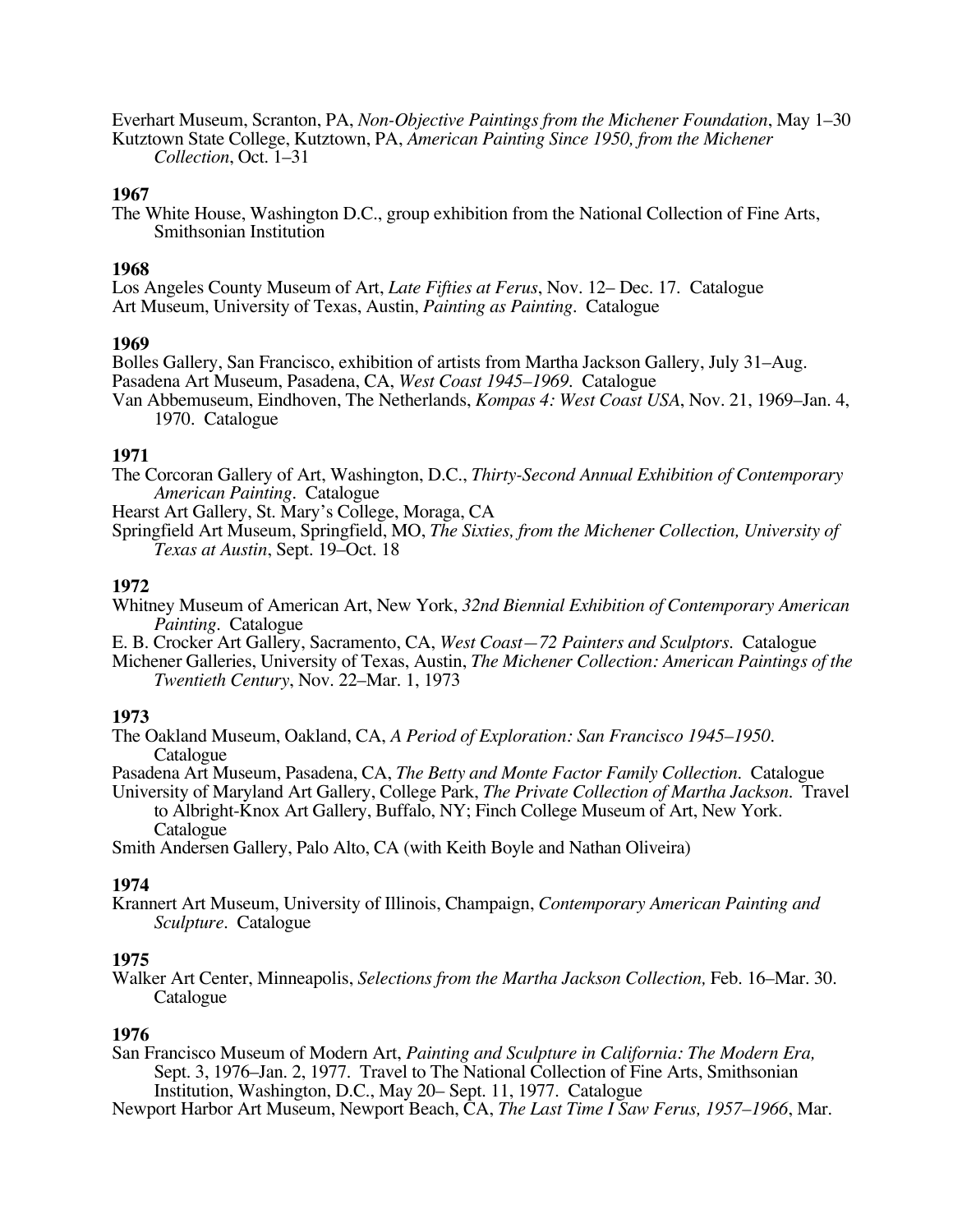7–Apr. 17. Catalogue

# **1977**

Smithsonian Institution Traveling Exhibition Service, Washington, D.C., *New American Monotypes*. Travel to U.S. Museums. Catalogue

San Francisco Museum of Modern Art, *Collectors Collecting: American Abstract Art Since 1945*, Apr. 22–June 5. Catalogue

# **1980**

Suzanne Brown Gallery, Scottsdale, AZ, *Bay Area Art: Then and Now*, Mar. 20– Apr. 17. Catalogue

# **1983**

Bluxome Gallery, San Francisco

# **1984**

The Grolier Club, New York, NY, *Selections from the Rutgers Archives*

# **1985**

Richard Hanson Fine Arts, Fresno, CA, *Art of the Bay Area* ECHO Gallery, Austin, TX

# **1986**

Richmond Art Center, Richmond, CA, *Process/Prints*

# **1987**

The Allport Gallery, San Francisco, *Recent Etchings from made in California*

# **1989**

Faculty Club, Stanford University, *made in California* Wiegand Gallery, College of Notre Dame, Belmont, CA, *The Abstract Expressionist Years & After: Jack Jefferson, Frank Lobdell, Alvin Light,* Apr. 2–June 3. Catalogue

# **1990**

Villa Montalvo Center for the Arts, Saratoga, CA, *made in California: A Ten-Year Survey* Jane Voorhees Zimmerli Museum, Rutgers University, NJ, *Intaglio Printing in the 1980s*. Catalogue

# **1991**

Faculty Club, Stanford University, *made in California* Olga Dollar Gallery, San Francisco, *Recent Etchings from made in California*, Dec. 5, 1991–Jan. 5, 1992

# **1992**

Palo Alto Cultural Center, Palo Alto, CA, *Directions in Bay Area Printmaking: Three Decades*. Catalogue

IPA Gallery, Boston

# **1993**

Art Museum of Santa Cruz County, Santa Cruz, CA, *Paper Trails: Abstract Expressionist Prints*. Catalogue

Office of the Mayor, City Hall, San Francisco, *Exhibition of Bay Area Fine Art Presses*. Brochure.

# **1994**

Office of the Mayor, City Hall, Berkeley, CA American Academy and Institute of Arts and Letters, New York, NY, *Purchase Exhibition*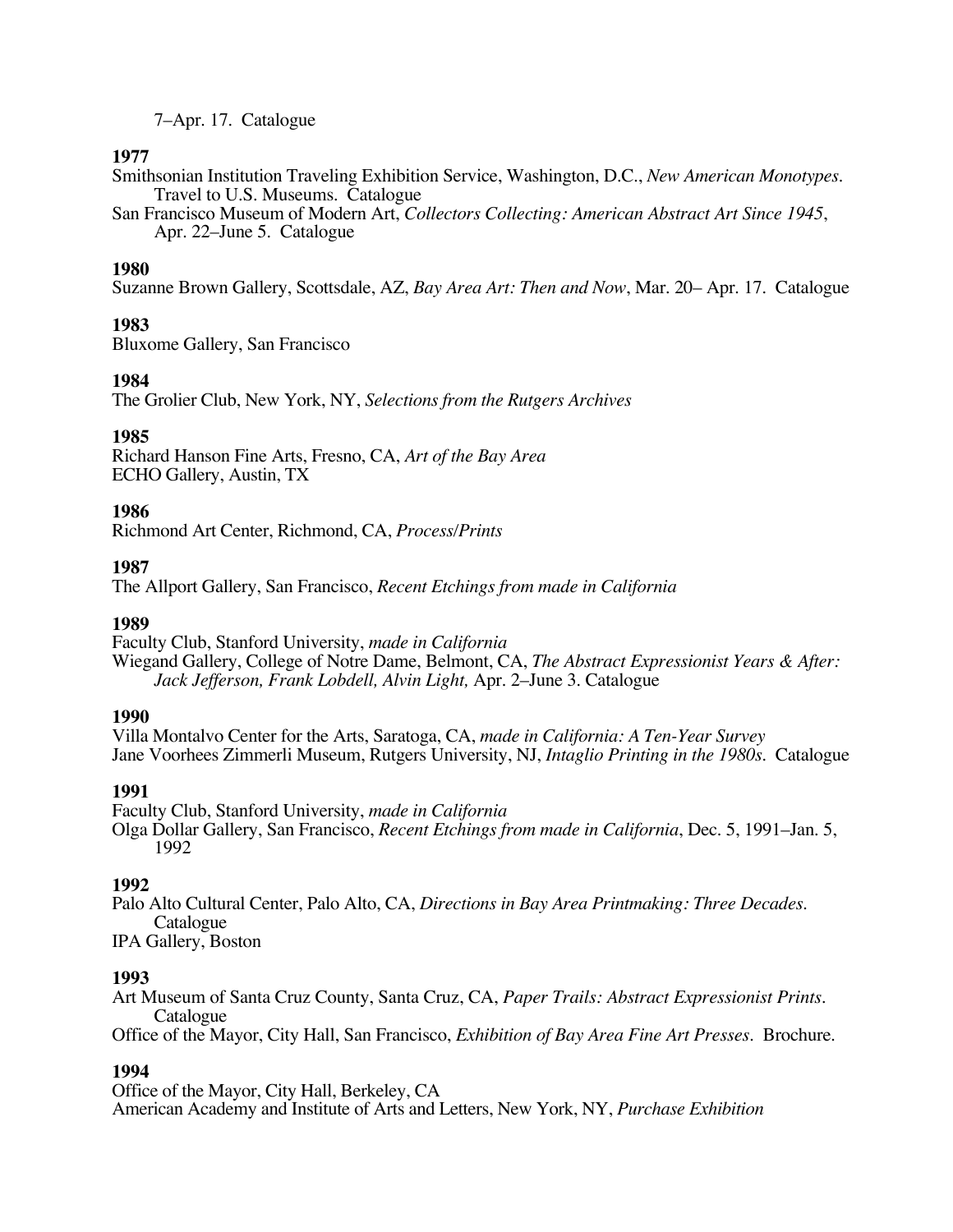Mulligan-Shanoski Gallery, San Francisco, *made in California Intaglio Editions— A Fifteen-Year Survey*, May 1–31

Jane Voorhees Zimmerli Museum, Rutgers University, *California Abstractions*

Triton Museum of Art, Santa Clara, CA, *Bay Area Connection: Works from the Anderson Collection, 1954–1984*, Nov. 1, 1995–Jan. 28, 1996. Catalogue

Fresno Art Museum, Fresno, CA, *Fifteen Profiles: Distinguished California Modernists.* Catalogue

#### **1996**

Laguna Art Museum, Laguna Beach, CA, *The San Francisco School of Abstract Expressionism*, Jan. 27–Apr. 21. Travel to San Francisco Museum of Modern Art, July 18–Sept. 29. Catalogue San Francisco Museum of Modern Art Rental Gallery, *made in California*

Campbell-Thiebaud Gallery, San Francisco, *Bay Area Abstract Expressionism*, June 18–July 27 Salander-O'Reilly Gallery, New York, *San Francisco Art Institute: Illustrious History 1871–1996*,

Sept. 5–28. Travel to Montgomery Gallery and John Berggruen Gallery, San Francisco, Nov. 12–Dec. 11. Catalogue

#### **1997**

Emmie Smock Gallery, San Francisco Portland Art Museum, Portland, OR, *International Print Exhibition* Smith Andersen Editions at The Drawing Center, New York, *The 1997 New Editions Fair*, Nov. 6–9

#### **1999**

Mendocino Art Center, Mendocino, CA, *Prints from made in California*

#### **2000**

Spokane Falls Community College Fine Arts Department, Spokane, WA, *made in California: Limited Edition Intaglio Prints*

Campbell-Thiebaud Gallery, San Francisco, *Twenty-Five Treasures*, Sept. 5– Oct. 7. Catalogue Worcester At Museum, Worcester, MA, *The Stamp of Impulse: Abstract Expressionist Prints*.

Catalogue

#### **2001**

Gregory Kondos Gallery, Sacramento City College, Sacramento, CA, *made in California* Hackett-Freedman Gallery, San Francisco, *San Francisco Abstract Expressionism: Selected Works, 1948–1982*, Sept. 6–Oct. 27. Catalogue

#### **2002**

The Contemporary Museum, Honolulu, *Escape from the Vault: The Contemporary Museum's Collection Breaks Out*

San Francisco Museum of Modern Art Rental Gallery, *made in California*

Charles Cowles Gallery, New York, *Richard Diebenkorn and Frank Lobdell: Figurative Drawings*, Nov. 23−Dec. 21

#### **2003**

Cummer Museum of Art, Jacksonville, FL, *Expressive Impressions: Three Decades of American Abstract Prints from the Collection of Charles R. Dean*, May 15–Aug. 17. Brochure

International Print Center, New York, NY, *California Works from the Charles R. Dean Collection*, Sept. 11–Oct. 25

#### **2004**

Iris & B. Gerald Cantor Center for Visual Arts, Stanford University, Palo Alto, CA, *Picasso to*